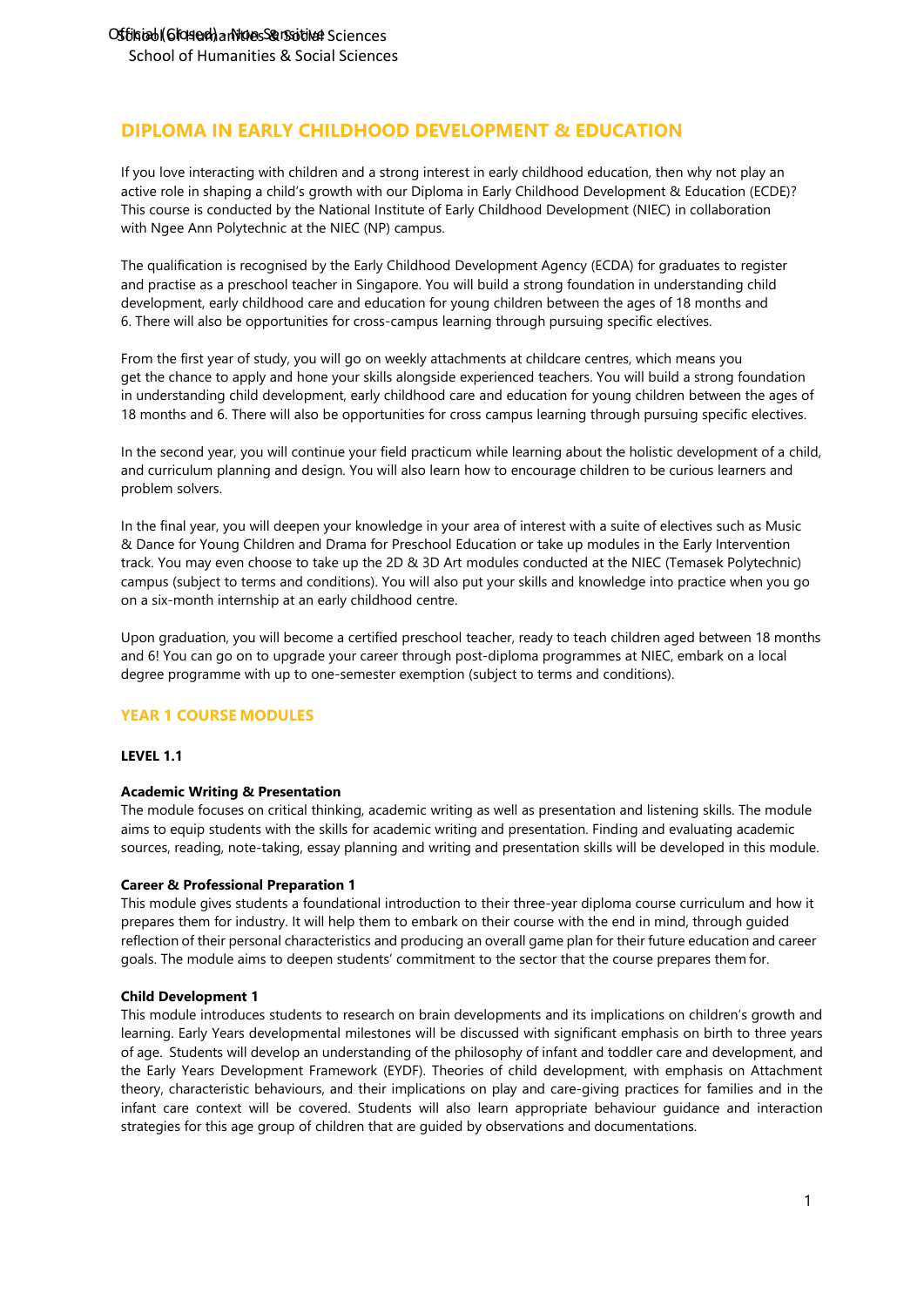# Offiniabl(Glosed) antiques & Social Sciences

### **Child Safety, Health & Socio-emotional Well-being**

This module introduces policies and practices for establishing and maintaining a safe and healthy learning environment for educators and children in early childhood settings as they relate to the socio-emotional well-being of children. Students will understand the importance of nutritional adequacy and balanced meals for children's optimal growth. They will learn to identify early childhood illnesses and symptoms, engage in hygienic practices, and observe for signs of child abuse and address them professionally. Clinical practice will be included for students to learn how to manage the day-to-day care routines and transitions for children from infancy to the preschool years.

### **Motor Skills Development**

This module equips students with the knowledge and skills to help young children develop perceptual, fine motor and fundamental movement skills consisting of locomotor, non-locomotor and object control skills in a safe environment. Students will learn to observe, plan, implement and facilitate fun, meaningful and age appropriate indoor and outdoor play activities and fundamental movement experiences using an integrated approach to learning.

### **Practicum 1**

This practicum is for students to experience the practical aspects of working with young children in early childhood settings with focus on ages three plus and younger. It will support students' learning in the area of child development, observation of children in various contexts, safety, health, hygiene and nutrition matters and the learning environment for play. Students will be involved in daily routine care and taking on teacherassistant roles. With observations and documentations, students will plan and implement learning experiences for an individual child. Students will also engage in reflective writing on their roles and interactions with children.

### **LEVEL 1.2**

#### **Aesthetics & Creative Expression**

This module introduces students to an array of visual and performing arts and exposures for the appreciation of creative art forms. In addition, students will be introduced to progressive theories on Arts education to build firm foundations on the key roles the Arts play within early years settings. Theories related to aesthetic and creativity will also be introduced. Students will learn multiple approaches to engage young children in creative-arts expressions that are aesthetically rich and imaginative. Through both theory and experiential sessions, students will encounter the Arts first-hand and will design Arts experiences that are developmentally appropriate, meaningful and informed by practice.

#### **Child Development 2**

This module introduces the major theories in child development and their implications on practices in child-rearing and early care and education. The joint contributions of biology and environment to the various aspects of child development will be explored. Students will deepen their understanding of the holistic development of children through observation, recording and analysis of children's physical, cognitive, social and emotional growth and development. This understanding will help students link theory to practice and guide the planning of learning experiences and techniques for behaviour guidance. The six learning domains of the *Nurturing Early Learners Framework* will also be discussed.

#### **IT Applications**

This module develops the e-competencies by equipping students with the essential computing concepts and necessary skills to use computer applications for information research, organisation, collaboration and presentation.

#### **Language & Literacy**

This module introduces students to the theoretical and philosophical underpinnings of language and literacy development from birth to six years of age including trends and issues within a multicultural and multilingual society. Students will learn to design, organise and evaluate a literacy-rich environment that helps facilitate language and literacy development, and identify suitable prints and other media for reading activities to develop in young children an appreciation for a variety of children's literature. Students will also plan experiences for diverse learners, facilitate learning using appropriate techniques, assess children's progress and work with families to enhance children's language and literacy development.

#### **Professional Communication 1**

This module prepares students to communicate effectively in business settings. Students will learn both oral and written communication skills that demonstrate concepts of business communication principles, interpersonal skills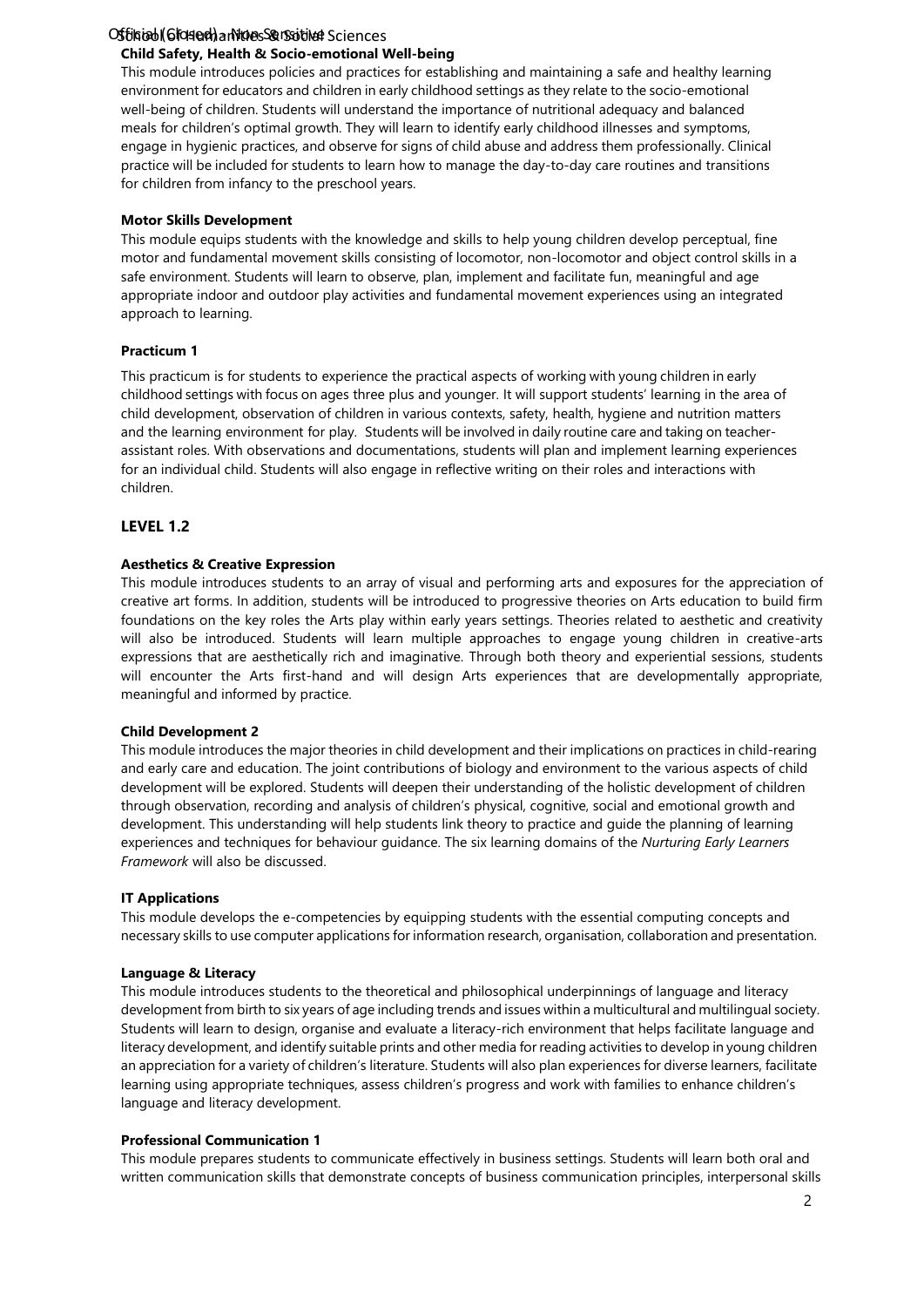# Offiniabl(Glosed) antiques & Social Sciences

and intercultural skills. Topics such as proposal and report writing, elevator pitch and professional presentation will be covered.

### **Principles & Practices in Early Education**

This module provides students with an overview of the historical development of early childhood care and education (ECCE), pedagogical principles and contemporary perspectives. Students will also gain an understanding of the different models of practices internationally including the Rights of the Child (UN-CRC) and how they relate to Singapore. ECCE development in the Singapore landscape; policies (of MSF, MOE and ECDA); curriculum frameworks like the Early Years Development Framework and the Nurturing Early Learners: A Curriculum Framework for Kindergartens in Singapore (NEL Framework), as well as SPARK certification that guide provisions of quality care and education and key stage outcomes will also be included. Play that is central to trends and research in ECCE will be explored in the context of how developmentally, culturally and individually appropriate it is as a mode for learning in young children from infancy to the preschool years.

### **The Professional & ReflectivePractitioner**

This module explores the various roles of an early childhood educator in working with children, families, other professionals and agencies in the community. A range of professional issues will be examined, including stages of professional development, practitioner competencies, continuing education, advocacy and personal growth plans which are aligned with the current early childhood landscape in Singapore. Students will learn communication and reflective skills and how to manage ethical issues in relation to working with children, colleagues and families taking reference from the Code of Ethics for Early Childhood Professionals by AECES. Students will also be equipped to understand self and reflect on personal preferences and style; develop interpersonal skills and enhance personal effectiveness through self-mentoring.

## **YEAR 1 COURSE CURRICULUM**

| <b>Module Name</b>                                | <b>Credit Units</b> |
|---------------------------------------------------|---------------------|
| Level 1.1 (25 hours per week)                     |                     |
| Academic Writing & Presentation                   | 4                   |
| Career and Professional Preparation 1             |                     |
| Child Development 1                               | 4                   |
| Child Safety, Health & Socio-emotional Well-Being | 4                   |
| Health & Wellness^                                | 1                   |
| Motor Skills Development                          | 4                   |
| Practicum 1                                       |                     |
| Level 1.2 (27 hours per week)                     |                     |
| Aesthetics & Creative Expression                  | 4                   |
| Child Development 2                               | 4                   |
| <b>IT Applications</b>                            | 4                   |
| Language & Literacy                               | 4                   |
| Professional Communication 1                      | 3                   |
| Principles & Practices in Early Education         | 4                   |
| The Professional & Reflective Practitioner        | 4                   |

#### **Notes:**

^ For more details on Interdisciplinary Studies (IS) electives, please log on to [www.np.edu.sg/is](http://www.np.edu.sg/is)

### **IS Modules**

The School of Interdisciplinary Studies (IS) delivers a broad-based curriculum, which nurtures a new generation of professionals with multidisciplinary skills and an innovative and entrepreneurial spirit to meet the challenges of a knowledge economy. IS offers both prescribed modules and electives to challenge boundaries. Prescribed modules develop students' competencies in core areas such as Communication, Innovation and Enterprise, Culture and Communication, and Personal Mastery and Development, while elective modules provide insights into Arts and Humanities, Business, Design, and Science andTechnology.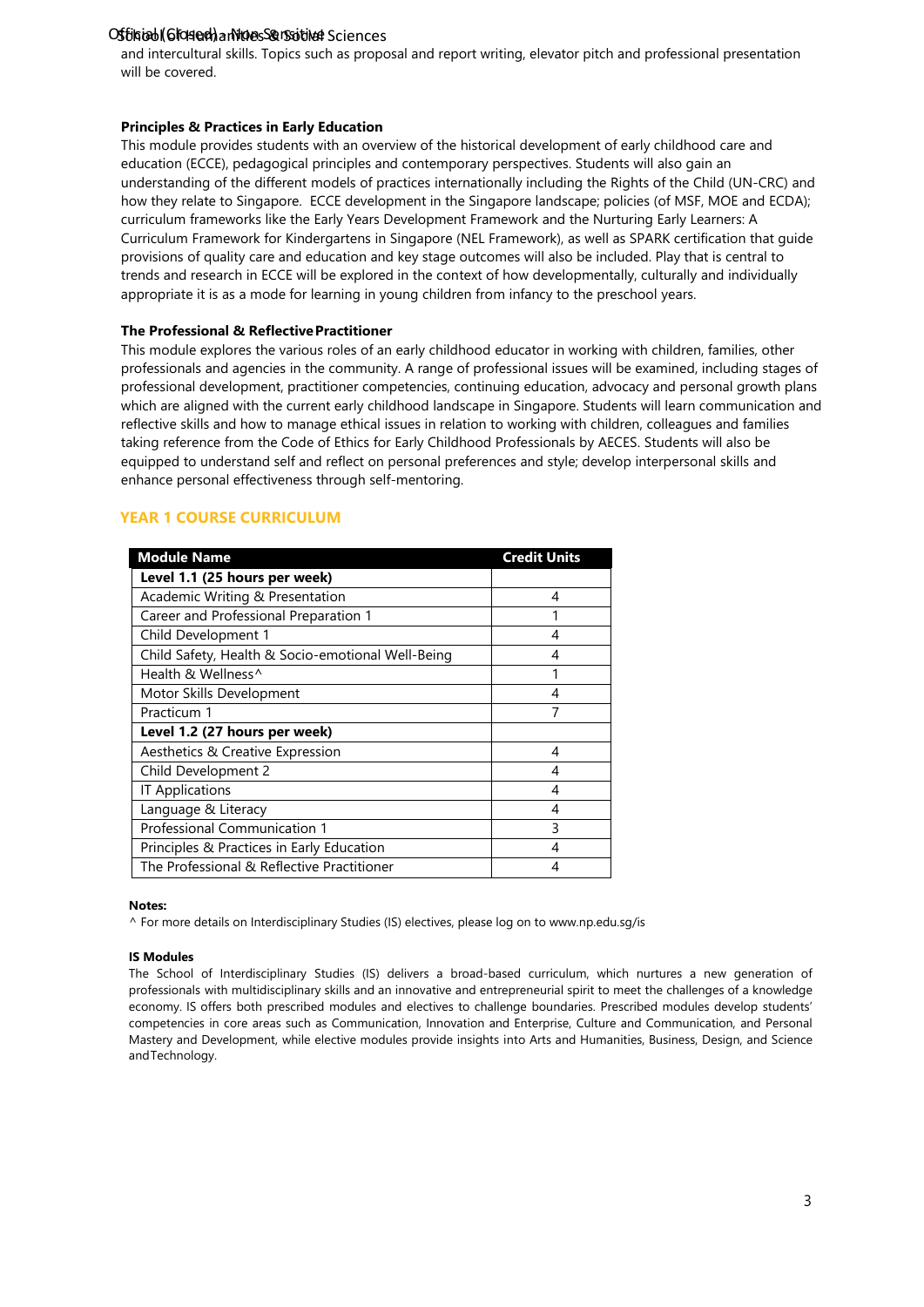### School of Humanities & Social Sciences

## **LEVEL 2.1**

### **Discovery of the World**

This module provides an overview of how young children make sense of the world they live in and how they acquire knowledge and concepts. The scope of Science, environment awareness, technology in everyday life and learning, the Social Sciences, and culture and heritage, will also be covered. Students will learn to use the Constructivist approach to teaching, engage in field exploration and set up discovery corners. Teaching techniques that support enquiry and independent learning in children will be covered. In addition, developmentally and culturally appropriate learning goals and experiences for children from birth to six years of age will be addressed.

### **Early Numeracy**

This module examines the theoretical framework which underpins young children's learning of mathematics. Students will be introduced to the principles, knowledge and skills required to plan, implement and evaluate learning experiences that lay the foundations for children to become problem solvers and abstract thinkers. Students will learn to choose developmentally appropriate materials and resources, set up a mathematically rich environment, use teaching techniques to nurture children's mathematical thinking and assess their learning. The use of technology and integration of numeracy in the other learning domains will also be emphasised.

### **Professional Communication 2**

This module prepares students to write effective cover letters and resumes. Preparation and enhancement of portfolio to meet professional standard as well as development of presentation skills, and improvement of jobseeking techniques will also be covered in the module.

### **Social Emotional Learning**

This module equips students with the theoretical knowledge and pedagogical skills to nurture social-emotional competencies and positive values necessary for character formation in young children. It also addresses the role of teachers in modelling good character traits, in helping children develop self-awareness and self-management skills for their emotional well-being as well as social competence to build strong interpersonal relationships. Students will also take reference from the six learning dispositions (PRAISE) and use children's picture books to promote positive values, pro-social behaviour, and understanding of self and others; and integrate social emotional learning across the curriculum.

### **Working with the Exceptional Child**

This module introduces students to various exceptional needs in young children including physical, cognitive, behavioural, emotional and sensory characteristics that make them different. Trends and issues in relation to inclusive practices and policies will be covered. Students will learn about their roles in an inclusive learning environment, design of individualised learning plans and communication with families. Students will also explore community resources and professionals that provide support for children with additional needs.

### **LEVEL 2.2**

### **Curriculum Planning & Implementation**

This module provides students with the knowledge and skills for planning, implementing and evaluating developmentally appropriate curriculum for children from birth to three, and from three plus to six years of age. Students will take reference from the Early Years Development Framework and the MOE's refreshed Kindergarten Curriculum Framework to explore the scope and process of integrating learning areas and learning dispositions. Philosophies and beliefs, theoretical underpinnings of how children learn and develop that are fundamental to the meaning of curriculum will be discussed. The supporting environment, types of learning activities, role of the educator and different facilitation techniques will also be thoughtfully considered.

### **Effective Learning Environment for Young Children**

This module equips students with the principles to design conducive learning environments to support play and learning for children from birth to six years of age, noting that the conditions in the environment also affect their behaviour. Students will also learn to set up appropriate learning areas to enhance the physical, cognitive and social and emotional development of children. The selection of print and non-print materials, use of technology and the role of the educator will also be covered.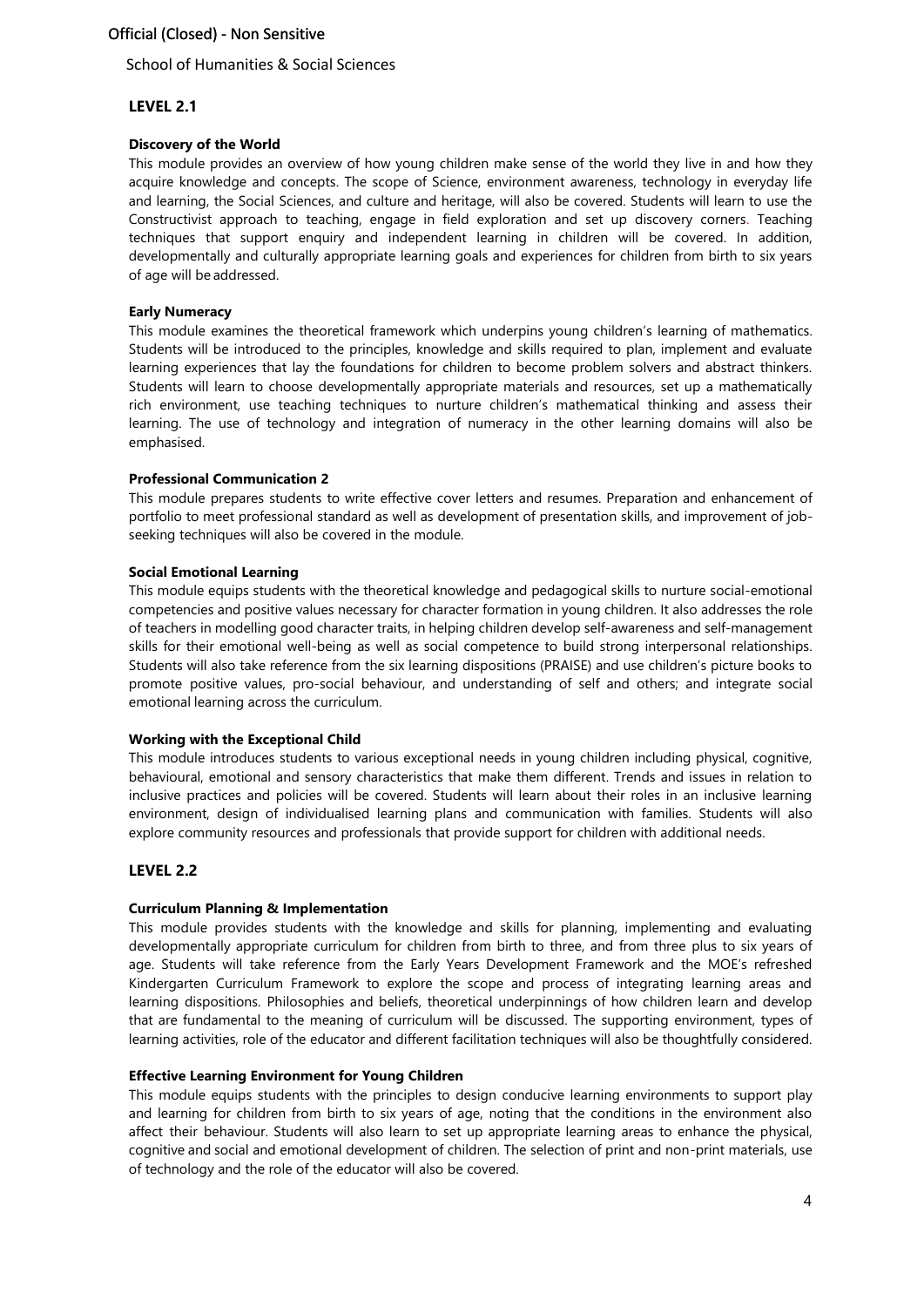## School of Humanities & Social Sciences

## **Practicum 2**

This practicum is for students to relate to practical aspects of working with children from three plus to six years of age in early childhood settings. Besides taking on teacher-assistant roles, the focus will be on setting up or reviewing the learning corners, engagement and facilitation in small group play and activities, as well as large/whole group teaching. Students will learn to plan a series of structured and unstructured sequential learning experiences for children according to the topic/theme of the practicum centre. The interests, needs and abilities of the group of children, the use of the environment and classroom management are considerations for planning. An integrated approach to the design and implementation of learning experiences that supports the six learning domains of the NEL Framework with the aim of enhancing and challenging children's desire to explore, experiment and discover in a safe environment will be emphasised. Students will also engage in reflective writing on their roles as a professional early educator and their interactions withchildren.

## **YEAR 2 COURSE CURRICULUM**

| <b>Module Name</b>                                | <b>Credit Units</b> |
|---------------------------------------------------|---------------------|
| Level 2.1 (20 hours per week)                     |                     |
| Discovery of the World                            |                     |
| Early Numeracy                                    | 4                   |
| Professional Communication 2                      | 2                   |
| Social Emotional Learning                         |                     |
| Working with the Exceptional Child                |                     |
| World Issues: A Singapore Perspective^            | 2                   |
| Level 2.2 (21 hours per week)                     |                     |
| Curriculum Planning & Implementation              |                     |
| Effective Learning Environment for Young Children |                     |
| Practicum 2                                       | 13                  |

### **Notes:**

^ For more details on Interdisciplinary Studies (IS) electives, please log on to [www.np.edu.sg/is](http://www.np.edu.sg/is)

### **IS Modules**

The School of Interdisciplinary Studies (IS) delivers a broad-based curriculum, which nurtures a new generation of professionals with multidisciplinary skills and an innovative and entrepreneurial spirit to meet the challenges of a knowledge economy. IS offers both prescribed modules and electives to challenge boundaries. Prescribed modules develop students' competencies in core areas such as Communication, Innovation and Enterprise, Culture and Communication, and Personal Mastery and Development, while elective modules provide insights into Arts and Humanities, Business, Design, and Science andTechnology.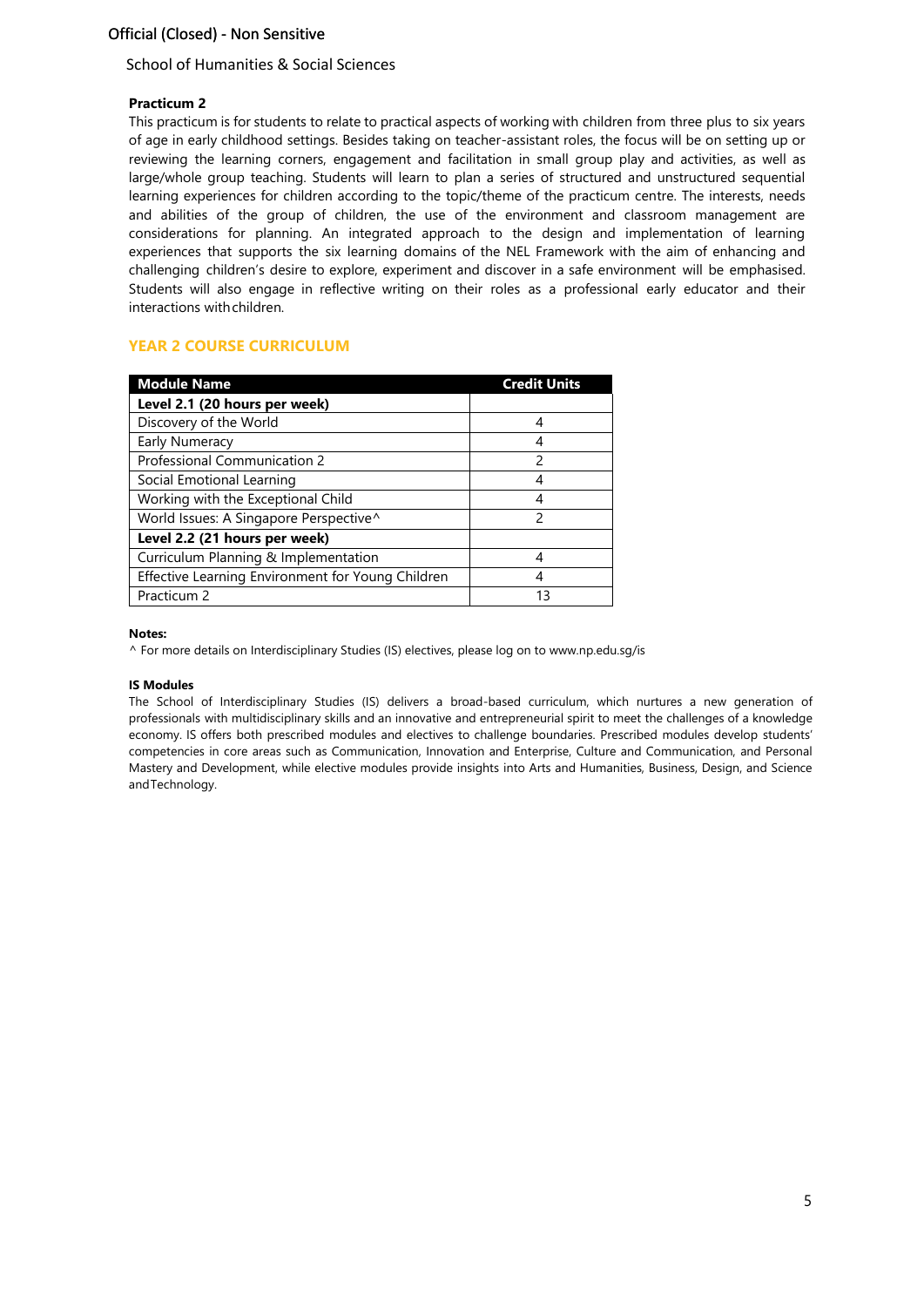School of Humanities & Social Sciences

## **YEAR 3 COURSE MODULES**

### **LEVEL 3.1**

### **COMMON MODULES**

### **Family & Community Partnership**

This module equips students with the knowledge of family structure and dynamics in Singapore. Skills in communicating with families, with the understanding of interdependence between early years' educational setting and families will be addressed. Models of family involvement will be explored, with a focus on interacting respectfully with diverse family groups and tapping on community resources for the education children.

### **Professional Communication 3**

This module equips students with personal grooming skills required in a professional setting. Students will be taught grooming and social etiquette as well as appropriate dressing. Other topics include personal hygiene, making small talk and handling difficult conversations.

### **EARLY INTERVENTION SPECIALISATION**

### **Assessment of Young Children**

This module provides an overview of the skills and techniques used to identify and assess learning, behavioural, psycho-social and communication needs in young children with special needs or those who are at risk of developing learning and behavioural challenges. Students will be introduced to an array of assessment tools to help them understand children and be able to develop appropriate IEP goals. The cycle of assessing, planning, implementing, monitoring, reflecting and reassessing will be addressed.

### **Childhood Disorders & Disabilities**

In this module, students will learn about the genetic and ecological risk factors contributing to different types of disabilities. Definitions and presenting symptoms of disabilities including physical, sensory, intellectual and learning disabilities are discussed. Typical child development and how characteristics of children with disabilities impact their overall development will also be examined.

### **Early Intervention & Teaching Approaches**

This module introduces students to the development of the Individualised Educational Plan (IEP) – a systematic plan that describes and prescribes the learning needs for the exceptional child. Students will also be introduced to a variety of activity-based strategies to help children with special needs develop language, literacy, social and functional skills as well as methods to manage their behaviours.

### **ELECTIVE MODULE SPECIALISATION (CHOOSE ANY TWO)**

### **Assessment & Differentiated Instructions**

This module builds on the understanding of diverse family circumstances children come from. It then provides an overview of the skills and techniques to identify, assess and support learning, behavioural, psycho-social and communication needs in young children who are at risk of developing learning and behavioural challenges. Using the linked system of assessment, planning, implementation, monitoring and evaluation, students will be introduced to an array of assessment tools and the approaches involved in differentiating instructions to address specific needs of children in a preschool setting.

### **Capstone Project**

This module brings the students through the experience of developing, implementing and presenting a project which is intended to improve teaching practice and/or benefit the community. The project will allow students to demonstrate interdisciplinary knowledge, investigative skills and their character traits and values. Students will learn to write project proposals, make decisions, solve problems and think critically.

### **Children's Literature**

This module introduces students to children's literature and how it has reflected cultural, social and ideological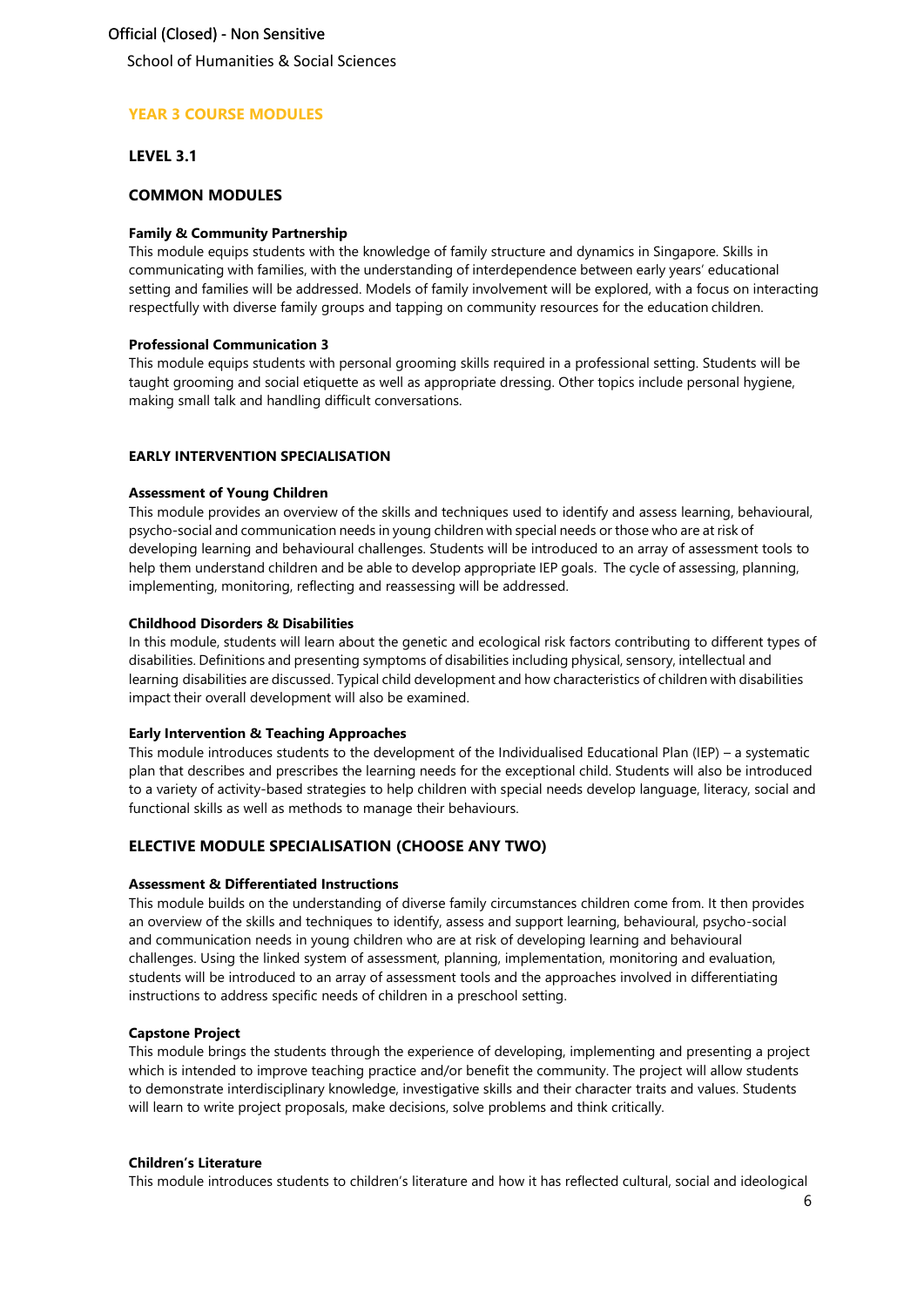### School of Humanities & Social Sciences

change. Students will examine the ways in which the child has been depicted in literature, learn to appreciate and critique different genre of children's books and be able to select age-appropriate books for young children. A study of children's television and drama is included.

### **Drama for Preschool Education**

This module develops students' critical thinking, imagination and creative expressions; to discover and value themselves, seek novel experiences and be open to new ideas. Students will learn to plan and implement drama experiences for young children to guide them in developing confidence, empathy, appropriate communication, and good oratory and literacy skills.

### **Issues & Trends in Early Intervention**

This module introduces students to the field of early intervention (special needs) in both inclusive and specialised settings for children from birth to eight years. Students will examine the definitions, approaches and the inter- and multi-disciplinary services of early intervention in Singapore and internationally. Different theoretical perspectives, trends and latest developments will be examined. Policies and advocacy will be discussed, and students will explore issues related to suitable placements for young children with special needs.

### **Music & Dance for Young Children**

This module equips students with the essential pedagogical knowledge and practical skills relevant to the various aspects of music and dance experiences for young children. Students will learn to plan and facilitate activity-based lessons that include music and dance, aural skills, sight singing, body movements, playing with rhythm and beats, through the use of various musical instruments.

### **Teaching Literacy to Diverse Learners**

This module builds on the knowledge gained in Language & Literacy and prepares students to apply effective instructional methods for the teaching of reading, writing and speaking English. The module also addresses the needs of diverse learners in terms of their abilities, cultural, racial and linguistic differences, and considers the linguistic development of learners from differing backgrounds.

Differentiated strategies will be introduced to cater for learners' varying needs and addressing issues in language acquisition. Creative planning with an amalgamation of language arts techniques in the area of music and movement, storytelling, dramatic arts and children's literature, and the employment of technology in literacy teaching will be included, to cater for the diverse needs of these learners.

### **2D & 3D Art^**

This module introduces students to the concept and practice of two- and three-dimensional representation and expression. In-depth studio practice and art critique sessions will give students the opportunity to acquire sound understanding of the use of art concepts and medium in effective and expressive representation. Additionally, meaningful art making plays an important role in promoting intellectual and emotional development in children and as such, pedagogical issues of facilitating artistic and aesthetic growth for the early years will be addressed.

*^2D and 3D Art is an elective conducted at the NIEC (Temasek Polytechnic) campus. Availability of this module is subject to prevailing terms and conditions. For updates, log on to www.niec.edu.sg*

### **LEVEL 3.2**

### **Student Internship Programme**

The Internship Programme, with professional practitioners acting as mentors, enable students to acquire the work experience needed for their chosen areas of interest. The organisations involved are selected for their capacity to allow students to learn different aspects of work in the early childhood industry. The students' learning outcomes are assessed by their respective internship mentors and NIEC supervisors. Students could also work closely with staff in the early childhood centres on projects that will benefit children, families and the community.